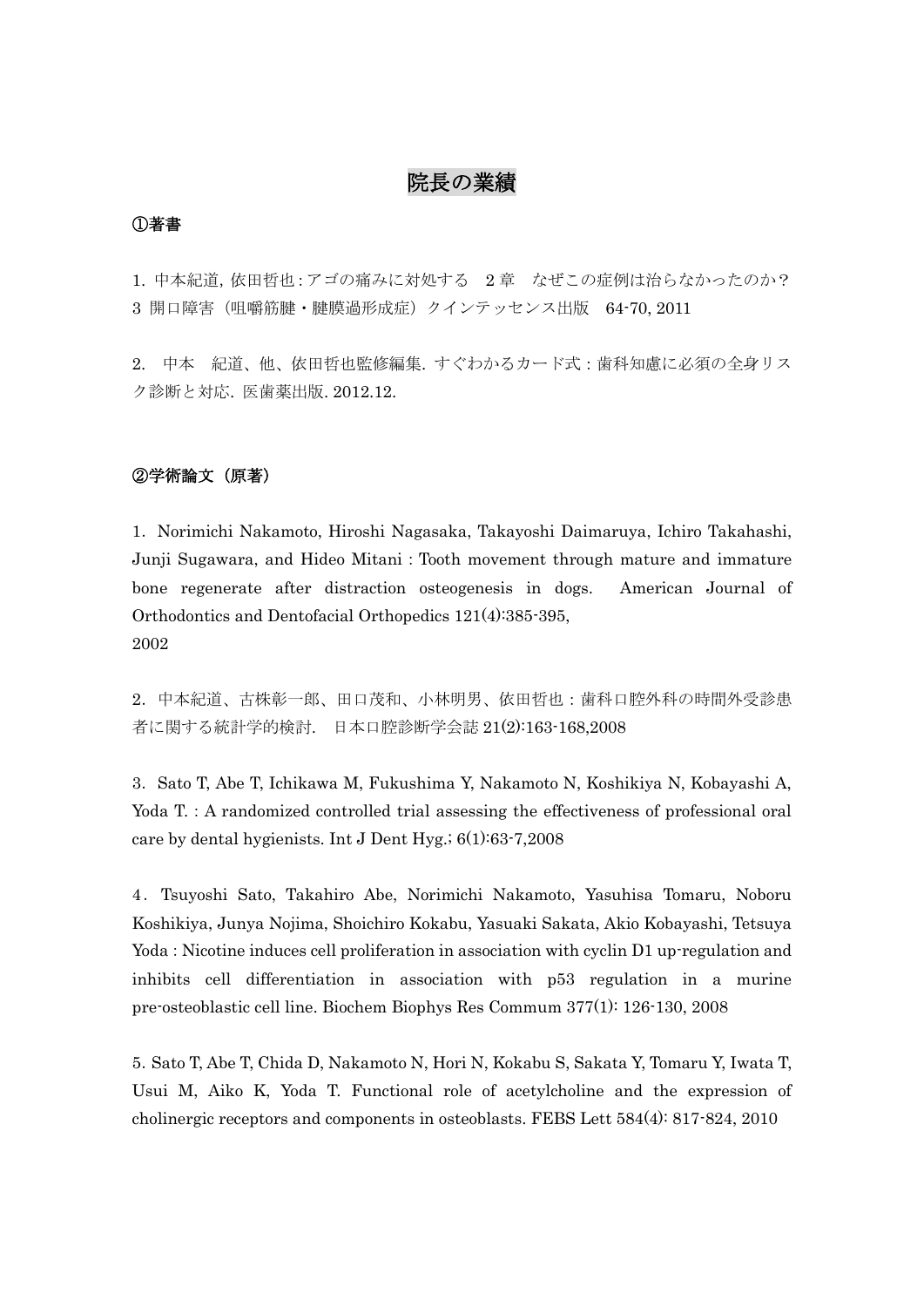6.Sato T, Nakamoto N, Abe T, Fukushima Y, Tomaru Y, Sakata Y, Nakazawa M, Nakamoto A, Kawasaki H, Wada Y, Ohara H, Araki R, Tanaka J, Yoda T. Preliminary results of a study comparing conventional radiography with phase-contrast radiography for assessing root morphology of mandibular third molars. Dentomaxillofac Radiol (in press), 2011

7. Yasuaki Sakata, Shoichiro Kokabu , Junya Nojima, Norimichi Nakamoto, Yusuke Fukushima, Tsiyoshi Sato, Tetsuya Yoda. Significant association of HLA-Cw and HLA-DRB1 alleles with recurrent aphthous stomatitis. Asian Journal of Oral and Maxillofacial Surgery 23: 7-9, 2011

8.高橋昌司、落合慶行、山田亜由子、中本紀道、依田哲也、渡辺茂:低身長症と診断され た小児における顎顔面頭蓋部および口腔の成長発育に関する研究. 小児歯科学雑誌 49(2):172-179, 2011

9.新村昌弘、榎木祐一郎、折笠聡樹、横関雅彦、福島洋介、中本紀道、佐藤毅、坂田康彰、 荒木隆一郎、依田哲也:オステオトームテクニックによるインプラント埋入後 3 年間の骨 量変化に関する 3次元的CBCT画像解析評価. 日本口腔診断学会雑誌 24(2):159-164, 2011

10.福島洋介、依田哲也、荒木隆一郎、中嶋京一、堀直子、中本紀道、佐藤毅、坂田康彰: 口腔乾燥症患者に対する口腔保湿剤アクアムーカスの使用経験. 日本口腔科学会雑誌 24(2):159-164, 2011

11.中本紀道、佐藤毅、榎木祐一郎、中本文、堀直子、福島洋介、坂田康彰、坂本一郎、 荒木隆一郎、藤田幸弘、依田哲也:側面頭部エックス線規格写真を用いた咀嚼筋腱・腱膜 過形成症患者の顎顔面形態分析. 日本顎関節学会雑誌 23(3):149-154, 2011

12 . Tsuyoshi Sato, Aya Nakamoto, Naoko Hori, Yuichiro Enoki, Yousuke Fukushima,Norimichi Nakamoto, Yasuaki Sakata, Hidenori Yamanaka, Dai Chida, Takahiro Abe, Tetsuya Yoda. Proteomic analysis of masticatory muscle tendon-aponeurosis hyperplasia:A preliminary study using a 2D-DIGE system. ournal of Oral and Maxillofacial Surgery, Medicine, and Pathology. 2012.11. 24(4):185-188

13[.佐藤](http://search.jamas.or.jp/api/opensearch?q=%5b%8D%B2%93%A1%8BB%5d/AU) 毅, [依田](http://search.jamas.or.jp/api/opensearch?q=%5b%88%CB%93c%93N%96%E7%5d/AU) 哲也, [中本](http://search.jamas.or.jp/api/opensearch?q=%5b%92%86%96%7B%95%B6%5d/AU) 文, [中本](http://search.jamas.or.jp/api/opensearch?q=%5b%92%86%96%7B%8BI%93%B9%5d/AU) 紀道, [藤田](http://search.jamas.or.jp/api/opensearch?q=%5b%93%A1%93c%8DK%8DO%5d/AU) 幸弘, 坂本 [一郎日](http://search.jamas.or.jp/api/opensearch?q=%5b%8D%E2%96%7B%88%EA%98Y%5d/AU)本顎関節学会雑誌 掲載 論文にみ る顎関節症治 療成績評 価基準に関す る調査 . [日本 顎関節学 会雑誌](http://search.jamas.or.jp/index.php) 25(1):3-102013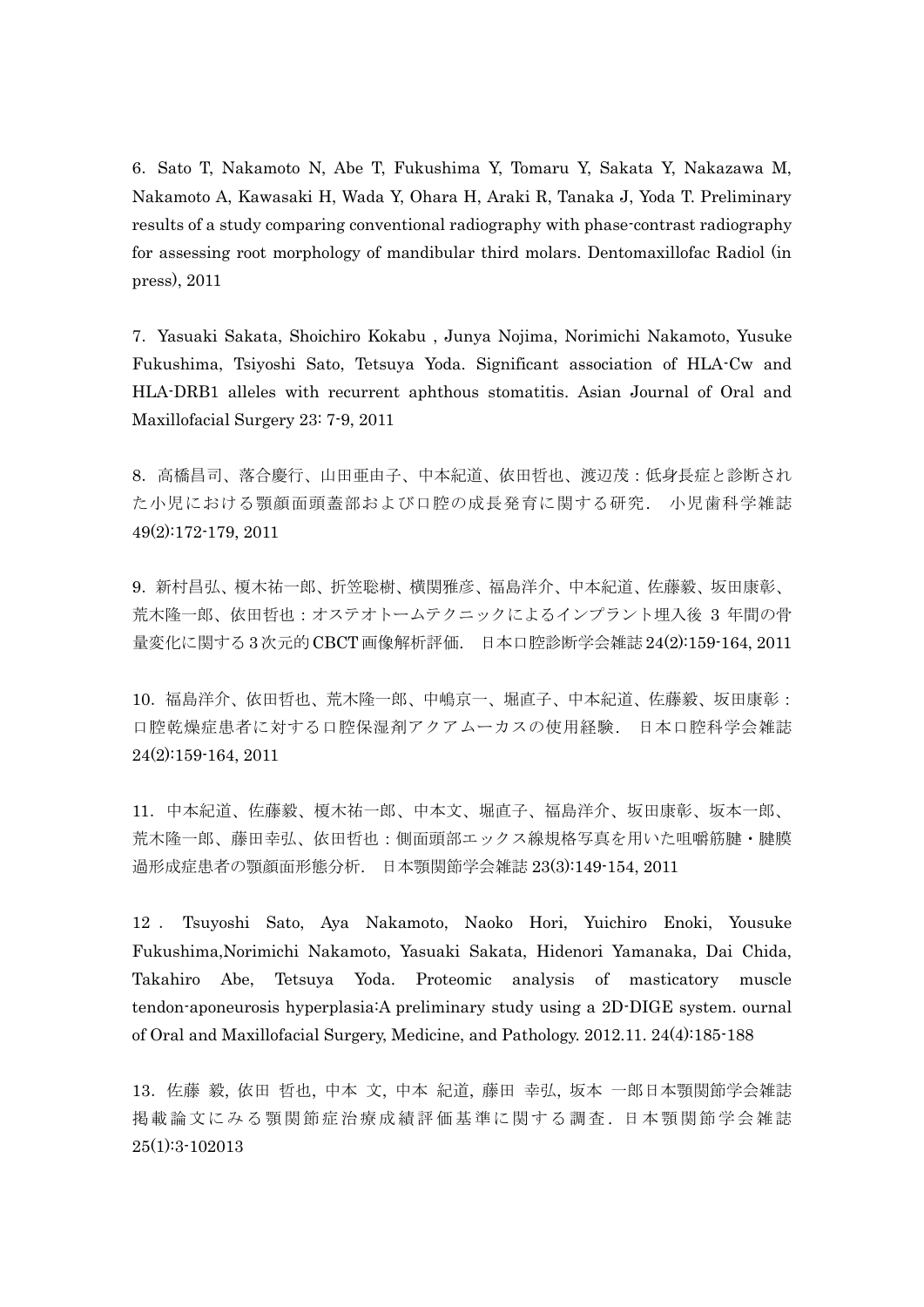14 . Sato T, Hori N, Nakamoto N, Akita M, Yoda T. [Masticatory muscle](http://www.ncbi.nlm.nih.gov/pubmed/23750917)  [tendon-aponeurosis hyperplasia exhibits heterotopic calcification in tendons.](http://www.ncbi.nlm.nih.gov/pubmed/23750917) Oral Dis. 2013 May 22.

15.[Nakamoto A,](http://www.ncbi.nlm.nih.gov/pubmed?term=Nakamoto%20A%5BAuthor%5D&cauthor=true&cauthor_uid=23870541) [Sato T,](http://www.ncbi.nlm.nih.gov/pubmed?term=Sato%20T%5BAuthor%5D&cauthor=true&cauthor_uid=23870541) [Hirosawa N,](http://www.ncbi.nlm.nih.gov/pubmed?term=Hirosawa%20N%5BAuthor%5D&cauthor=true&cauthor_uid=23870541) [Nakamoto N,](http://www.ncbi.nlm.nih.gov/pubmed?term=Nakamoto%20N%5BAuthor%5D&cauthor=true&cauthor_uid=23870541) [Enoki Y,](http://www.ncbi.nlm.nih.gov/pubmed?term=Enoki%20Y%5BAuthor%5D&cauthor=true&cauthor_uid=23870541) [Chida D,](http://www.ncbi.nlm.nih.gov/pubmed?term=Chida%20D%5BAuthor%5D&cauthor=true&cauthor_uid=23870541) [Usui M,](http://www.ncbi.nlm.nih.gov/pubmed?term=Usui%20M%5BAuthor%5D&cauthor=true&cauthor_uid=23870541) [Takeda S,](http://www.ncbi.nlm.nih.gov/pubmed?term=Takeda%20S%5BAuthor%5D&cauthor=true&cauthor_uid=23870541) [Nagai T,](http://www.ncbi.nlm.nih.gov/pubmed?term=Nagai%20T%5BAuthor%5D&cauthor=true&cauthor_uid=23870541) [Sasaki A,](http://www.ncbi.nlm.nih.gov/pubmed?term=Sasaki%20A%5BAuthor%5D&cauthor=true&cauthor_uid=23870541) [Sakamoto Y,](http://www.ncbi.nlm.nih.gov/pubmed?term=Sakamoto%20Y%5BAuthor%5D&cauthor=true&cauthor_uid=23870541) [Yoda T.](http://www.ncbi.nlm.nih.gov/pubmed?term=Yoda%20T%5BAuthor%5D&cauthor=true&cauthor_uid=23870541) Proteomics-based identification of novel proteins in temporal tendons of patients with masticatory muscle tendon--aponeurosis hyperplasia. Int J Oral Maxillofac Surg, 2014. 43(1):113-9.

16. Sakata Y, [Nakamoto N,](http://www.ncbi.nlm.nih.gov/pubmed?term=Nakamoto%20N%5BAuthor%5D&cauthor=true&cauthor_uid=23870541) Kokabu S, [Enoki Y,](http://www.ncbi.nlm.nih.gov/pubmed?term=Enoki%20Y%5BAuthor%5D&cauthor=true&cauthor_uid=23870541) [Sato T,](http://www.ncbi.nlm.nih.gov/pubmed?term=Sato%20T%5BAuthor%5D&cauthor=true&cauthor_uid=23870541) [Yoda T.](http://www.ncbi.nlm.nih.gov/pubmed?term=Yoda%20T%5BAuthor%5D&cauthor=true&cauthor_uid=23870541) The Possibility to Form New Bone by Using Osteogenesis Devices Placed between Bone and perosterium in Dogs. HOSPITAL DENTISTRY & ORAL-MAXILLOFACIAL SURGERY 25(1): 3-6, 2013

17. Sato T, Nakamoto A, Hori N et al (2012). Proteomic analysis of masticatory muscle tendon-aponeurosis hyperplasia: a preliminary study using a 2D-DIGE system. J Oral Maxillofac Surg Med Pathol 24: 185–188.

18. A. Nakamoto, T. Sato, N. Hirosawa, N. Nakamoto, Y. Enoki, D. Chida, M. Usui, S. Takeda, T. Nagai, A. Sasaki, Y. Sakamoto, T. Yoda. Proteomics-based identification of novel proteins in temporal tendons of patients with masticatory muscle tendon– aponeurosis hyperplasia. Int. J. Oral Maxillofac. Surg. 2014; 43: 113–119

# ③学術論文(症例報告)

1.中澤麻有子、坂田康彰、古株彰一郎、福島洋介、中本紀道、安部貴大、小林明男、依田 哲也:矯正用アンカースクリューを固定源として整復した歯槽骨骨折の 1 例. 日本口腔顎顔 面外傷学会誌 6(1):13-18、2007

2.安部貴大、今井謙一郎、坂田康彰、中本紀道、小林明男、依田哲也:骨破壊を呈した顎 放射線菌症の 1 例. 日本口腔診断学会誌 21(1):49-54、2008

3.中本紀道、今井謙一郎、坂田康彰、伊藤大輔、藤田幸弘、依田哲也:成長ホルモン治療 中の Prader-Willi 症候群の 1 例. Orthodontic Waves 67(3):146-154, 2008

4.中本紀道、依田哲也、中本文、安部貴大、佐藤毅、坂田康彰:両側下顎埋伏過剰歯の抜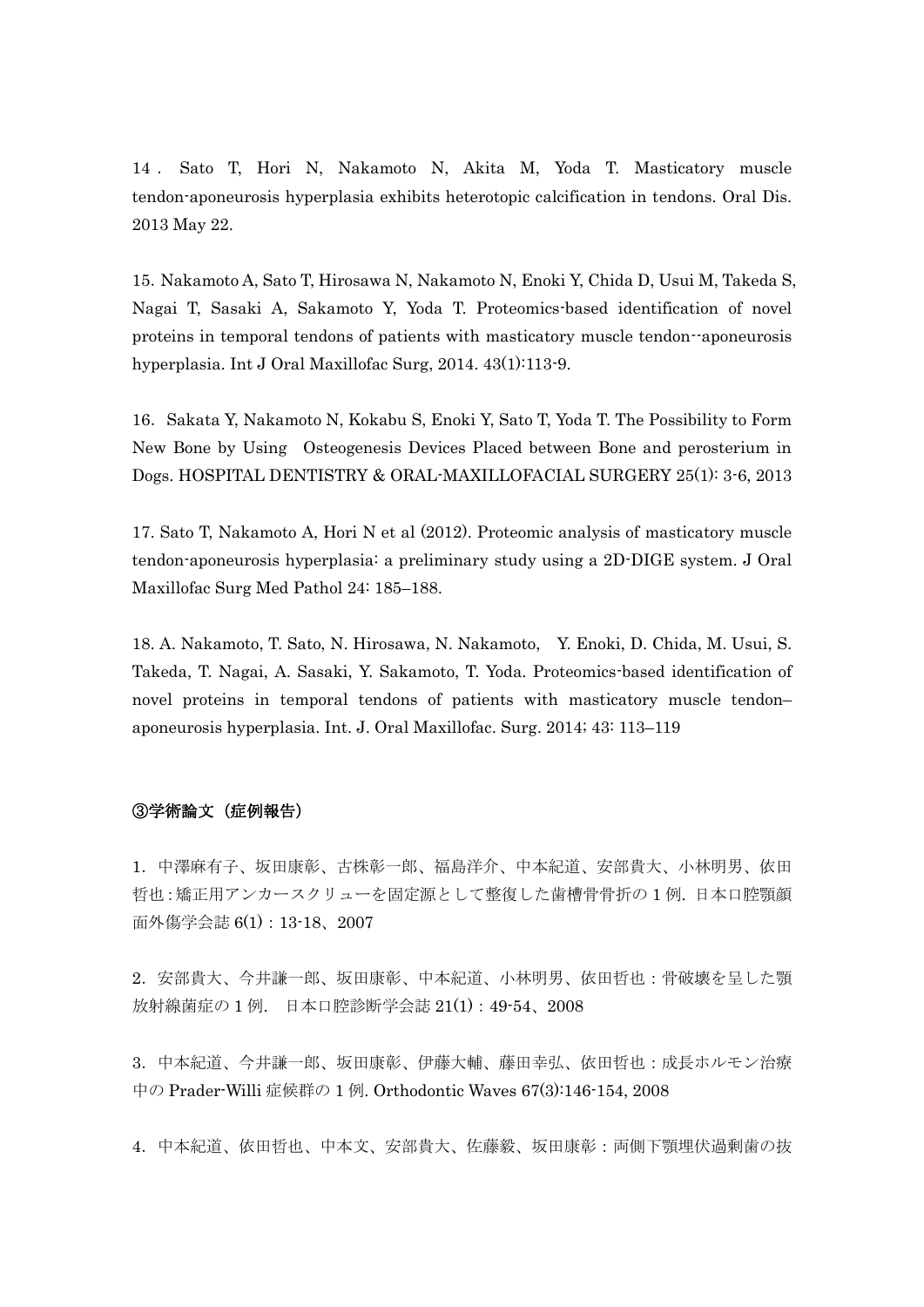去後に新たな過剰歯が発生した 1 例. 日本口腔外科学会誌 56(9):506-510、2010

5.福島洋介、高木花奈子、浅海友文、榎木祐一郎、中本紀道、佐藤毅、坂田康彰、依田哲 也:腐骨除去後に OGA シートおよびフィブリン糊を用いたビスフォスフォネート製剤関連 顎骨壊死の 1 例. 有病者歯科治療 19(3):155-161、2010

6. NAKAMOTO Norimichi, SAKATA Yasuaki, NAKAMOTO Aya, FUKUSHIMA Yosuke, SATO Tsuyoshi, YODA Tetsuya. Treatment of A Case with Cleft Lip and Palate using Plates Made of F-u-HA/PLLA in Le Fort 1 osteotomy. HOSPITAL DENTISTRY & ORAL-MAXILLOFACIAL SURGERY 22(2): 189-193, 2011

7. 中本紀道、佐藤毅、榎木祐一郎、中本文、堀直子、福島洋介、坂田康彰、依田哲也:咀 嚼筋腱・腱膜過形成症の 1 例 ―手術後の咬筋腱膜と側頭筋腱の変化について―. 日本顎関 節学会誌 22(3): 158-162, 2011

8. [福島](http://search.jamas.or.jp/api/opensearch?q=%5b%95%9F%93%87%97m%89%EE%5d/AU) 洋介, 榎木 [祐一郎](http://search.jamas.or.jp/api/opensearch?q=%5b%89%7C%96%D8%97S%88%EA%98Y%5d/AU), 安井 [宏仁](http://search.jamas.or.jp/api/opensearch?q=%5b%88%C0%88%E4%8DG%90m%5d/AU), 滝口 [光次郎](http://search.jamas.or.jp/api/opensearch?q=%5b%91%EA%8C%FB%8C%F5%8E%9F%98Y%5d/AU), 長瀬 [由美子](http://search.jamas.or.jp/api/opensearch?q=%5b%92%B7%90%A3%97R%94%FC%8Eq%5d/AU), 中本 [紀道](http://search.jamas.or.jp/api/opensearch?q=%5b%92%86%96%7B%8BI%93%B9%5d/AU), [佐藤](http://search.jamas.or.jp/api/opensearch?q=%5b%8D%B2%93%A1%8BB%5d/AU) 毅, [坂田](http://search.jamas.or.jp/api/opensearch?q=%5b%8D%E2%93c%8DN%8F%B2%5d/AU) 康彰, [依田](http://search.jamas.or.jp/api/opensearch?q=%5b%88%CB%93c%93N%96%E7%5d/AU) 哲也. 重度口内炎を呈した薬剤性過敏症症候群の 1 例. [日本口腔内科学会](http://search.jamas.or.jp/index.php) [雑誌](http://search.jamas.or.jp/index.php) 18(1):20-25, 2012

9. 福島洋介,堀直子,荒木隆一郎,中本紀道,佐藤毅,坂田康彰,依田哲也.口腔心身症 におけるパロキセチン塩酸塩水和物の治療成績の検討ーVAS,SDS および CMI を評価指標 としてー. 日本歯科心身医学会雑誌. 26(2):64-68, 2012

10. Norimichi Nakamoto, Tsuyoshi Sato, Yoshie Sano, Makoto Kabeya, Yuichiro Enoki, Yasuaki Sakata, Tetsuya Yoda. A Case of Giant Epidermoid Cyst in the Floor of the Mouth That Caused Severe Obstructive Sleep Apnea Syndrome. Open Journal of Stomatology, 4: 243-248, 2014

11. Tsuyoshi Sato , Naoki Hayashi , Yuichiro Enoki , Masahiko Okubo , Chieri Nakaoka , Norimichi Nakamoto , Tetsuya Yoda Limited mouth opening with a square mandible configuration: a case of masticatory muscle tendon-aponeurosis hyperplasia. Journal of Surgical Case Reports, 2015 , 1–3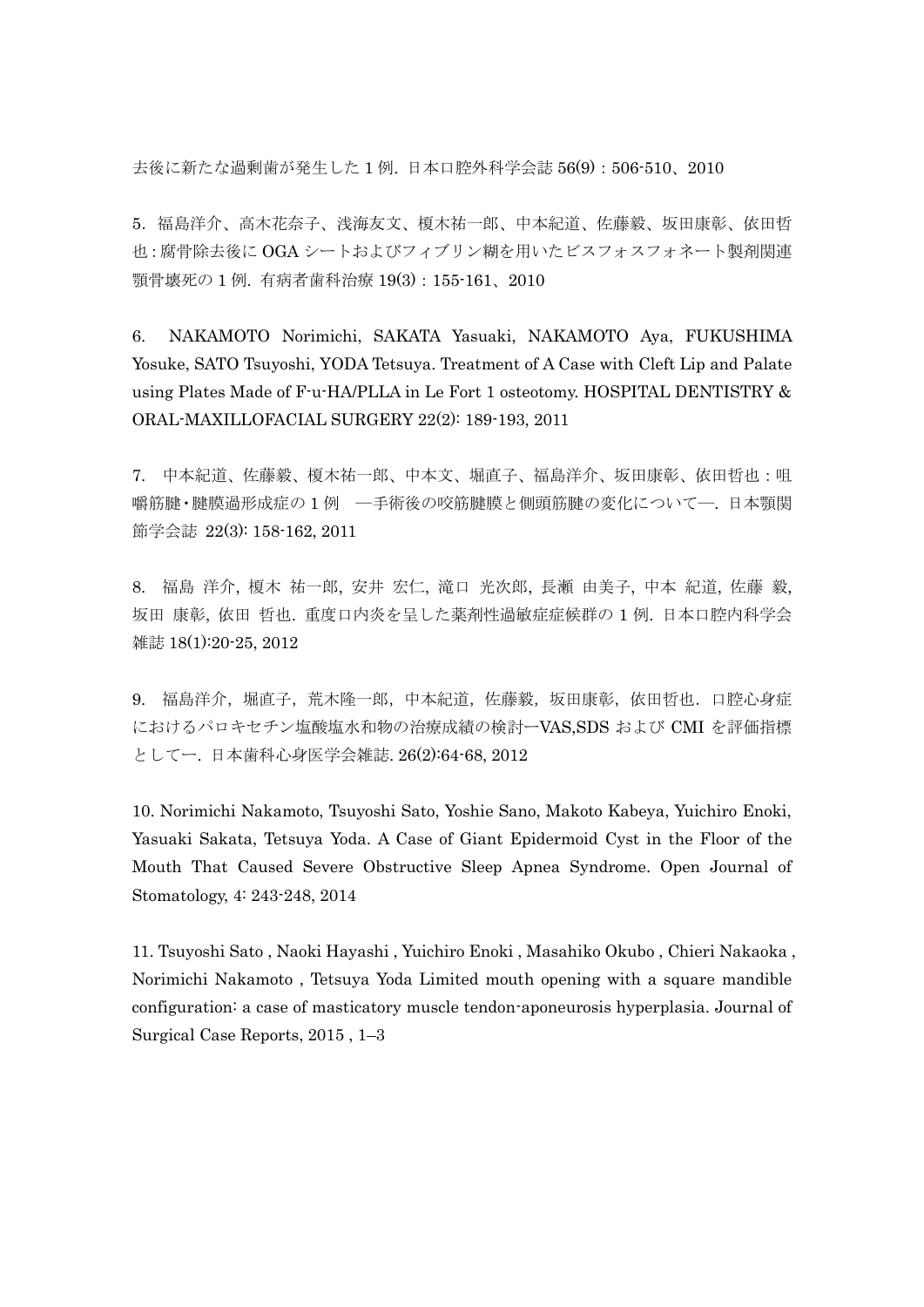#### ④学会発表(特別講演,シンポジウム,一般発表)

1. 中本紀道,台丸谷隆慶,斉藤修二、高橋一郎、長坂浩、菅原準二、三谷英夫:骨延長術 により得られた新生骨領域への実験的歯の移動.第 58 回日本矯正歯科学会,広島市,1999

2. 中本紀道,台丸谷隆慶,斉藤修二、高橋一郎、長坂浩、菅原準二、三谷英夫:骨延長術 により得られた新生骨領域への実験的歯の移動 第二報.第 59 回日本矯正歯科学会,大阪 市,2000

3. [台丸谷](http://search.jamas.or.jp/api/opensearch?q=%5b%91%E4%8A%DB%92J%97%B2%8Cc%5d/AU) 隆慶, [長坂](http://search.jamas.or.jp/api/opensearch?q=%5b%92%B7%8D%E2%8D_%5d/AU) 浩, 梅森 [美嘉子](http://search.jamas.or.jp/api/opensearch?q=%5b%94%7E%90X%94%FC%89%C3%8Eq%5d/AU), [高橋](http://search.jamas.or.jp/api/opensearch?q=%5b%8D%82%8B%B4%88%EA%98Y%5d/AU) 一郎, [斎藤](http://search.jamas.or.jp/api/opensearch?q=%5b%8D%D6%93%A1%8FC%8Ei%5d/AU) 修司, [中本](http://search.jamas.or.jp/api/opensearch?q=%5b%92%86%96%7B%8BI%93%B9%5d/AU) 紀道, [川村](http://search.jamas.or.jp/api/opensearch?q=%5b%90%EC%91%BA%90m%5d/AU) 仁, [菅原](http://search.jamas.or.jp/api/opensearch?q=%5b%90%9B%8C%B4%8F%80%93%F1%5d/AU) [準二](http://search.jamas.or.jp/api/opensearch?q=%5b%90%9B%8C%B4%8F%80%93%F1%5d/AU), [三谷](http://search.jamas.or.jp/api/opensearch?q=%5b%8EO%92J%89p%95v%5d/AU) 英夫. スケレタル・アンカレッジ・システムを利用した犬臼歯圧下が歯周組織 ならびに下顎管に及ぼす影響について.第 59 回日本矯正歯科学会,大阪市,2000

4. 梅森美嘉子, 菅原準二, 中本紀道, 春山直人, 三谷英夫, 長坂浩, 川村仁:長期術後経過 患者の治療結果に対する自己評価.第 10 回日本顎変形症学会総会,大津市,2000

5. 中本紀道, 小林明男, 阿部勝一, 立山高秋, 中澤麻有子, 古株彰一郎, 田口茂和, 内藤実, 今井謙一郎, 都丸泰寿, 依田哲也. 時間外受診患者に関する実態調査. 平成17年度埼玉県歯 科医学大会, さいたま市, 2006

6. 中本紀道, 小林明男, 阿部勝一, 立山高秋, 中澤麻有子, 古株彰一郎, 田口茂和, 内藤実, 今井謙一郎, 都丸泰寿, 依田哲也. 時間外受診患者に関する 3 年間の実態調査. 第 51 回日本 口腔外科学会総会, 北九州市, 2006

7. 田口茂和, 佐藤毅, 安部貴大, 古敷谷昇, 中本紀道, 坂田康彰, 今井謙一郎, 古株彰一郎, 小林明男, 依田哲也. 院内他科から歯科口腔外科への依頼患者の実態調査. 第 16 回日本有 病者歯科医療学会,東京都,2006

8. 中澤麻有子, 坂田康彰, 安部貴大, 中本紀道, 古敷谷昇, 福島洋介, 今井謙一郎, 立山高 秋, 小林明男, 依田哲也. 矯正用インプラントを固定源として整復した歯槽骨骨折の 1 例. 第 8 回日本口腔顎顔面外傷学会総会学術大会, 鹿児島市, 2006

9. 高平修二, 根本学, 中本紀道, 依田哲也, 内藤実, 河相開流, 斎藤憲人, 日笠山智彦, 大 谷義孝, 龍神秀穂,佐藤章. 救急領域でのリング状異物に対する歯科用切削器具の応用.第 34 回日本救急医学会総会学術大会, 山口市, 2006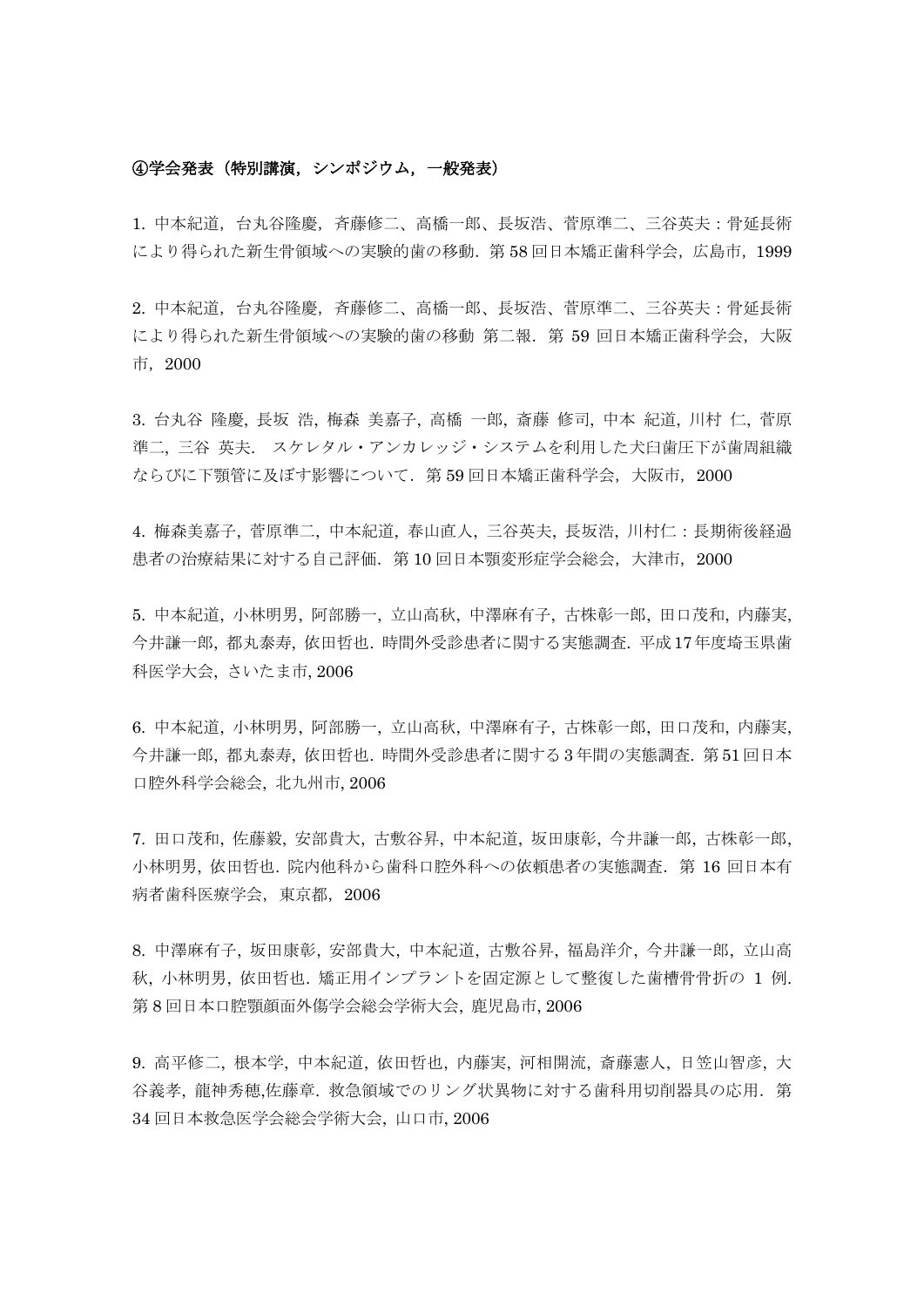10.市川舞, 佐藤毅, 福島洋介, 安部貴大, 中本紀道, 古敷谷昇, 坂田康彰, 今井謙一郎, 小 林明男, 依田哲也.専門的口腔ケアの有効性に関する無作為化比較試験. 第 3 回日本口腔ケ ア学会総会学術大会,川越,2006

11.[高橋](http://search.jamas.or.jp/api/opensearch?q=%5b%8D%82%8B%B4%8F%B9%8Ei%5d/AU) 昌司, 黒下 [礼奈](http://search.jamas.or.jp/api/opensearch?q=%5b%8D%95%89%BA%97%E7%93%DE%5d/AU), 吉田 [美香子](http://search.jamas.or.jp/api/opensearch?q=%5b%8Bg%93c%94%FC%8D%81%8Eq%5d/AU), 南 [真紀](http://search.jamas.or.jp/api/opensearch?q=%5b%93%EC%90%5E%8BI%5d/AU), [鈴木](http://search.jamas.or.jp/api/opensearch?q=%5b%97%E9%96%D8%8F%BA%5d/AU) 昭, [高森](http://search.jamas.or.jp/api/opensearch?q=%5b%8D%82%90X%88%EA%8F%E6%5d/AU) 一乗, [渡部](http://search.jamas.or.jp/api/opensearch?q=%5b%93n%95%94%96%CE%5d/AU) 茂, [中本](http://search.jamas.or.jp/api/opensearch?q=%5b%92%86%96%7B%8BI%93%B9%5d/AU) 紀 [道](http://search.jamas.or.jp/api/opensearch?q=%5b%92%86%96%7B%8BI%93%B9%5d/AU), [依田](http://search.jamas.or.jp/api/opensearch?q=%5b%88%CB%93c%93N%96%E7%5d/AU) 哲也, [佐々木](http://search.jamas.or.jp/api/opensearch?q=%5b%8D%B2%81X%96%D8%96%5D%5d/AU) 望, [望月](http://search.jamas.or.jp/api/opensearch?q=%5b%96%5D%8C%8E%8DO%5d/AU) 弘. 低身長症と診断された小児の歯科領域の成長発育に 関する臨床研究(第二報). 第 24 回日本障害者歯科学会総会学術大会, 長崎, 2007

12.福島洋介, 安部貴大, 金谷あゆみ, 立山高秋, 田口茂和, 嶋村由美子, 中本紀道, 坂田康 彰, 小林明男, 依田哲也. 当科における口腔心身症患者の臨床統計的検討. 平成18年度埼玉 県歯科医学大会, さいたま市, 2007

13.安部貴大, 佐藤毅, 古株彰一郎, 中本紀道, 金谷あゆみ, 冨髙優子, 古敷谷昇, 小林明男, 依田哲也. 咀嚼筋腱腱膜過形成症患者の腱腱膜組織 における tenomodulin および GDF-5 の 発現検討. 第 21 回日本顎関節学会, 仙台市, 2007

14.塚本早季子, 坂田康彰, 古株彰一郎, 金谷あゆみ, 中本紀道, 安部貴大, 佐藤毅, 冨高優 子, 中澤麻有子,今井謙一郎, 小林明男, 依田哲也. 下顎骨区域切除後に矯正用アンカースク リューを用いて下顎骨の偏位を防止した 1 例. 第 184 回日本口腔外科学会関東地方会, 東京 都, 2007

15.堀直子, 福島洋介, 小林明男, 中澤麻有子, 古株彰一郎, 中本紀道, 坂田康彰, 今井謙一 郎, 荒木隆一郎, 柳澤裕之, 依田哲也. 年齢・性・受傷様式による顎顔面骨折の発症に関す る統計的検討.第 9 回日本口腔顎顔面外傷学会総会・学術大会,名古屋市,2007

16.佐藤毅, 安部貴大, 古敷谷昇, 中本紀道, 坂田康彰, 今井謙一郎, 古株彰一郎, 小林明男, 依田哲也. 骨芽細胞に対する acetylcholine の作用と分子機構の解析. 第 30 回日本分子生物 学会, 横浜市, 2007

17.中本紀道, 今井謙一郎, 坂田康彰, 伊藤大輔, 藤田幸弘, 依田哲也. Prader-Willi 症候群 の 1 例. 第 66 回日本矯正歯科学会大会, 大阪市, 2007

18.田口茂和, 中本紀道, 冨高優子, 佐藤毅, 安部貴大, 坂田康彰, 今井謙一郎, 小林明男, 依田哲也. 歯性嚢胞内の埋伏歯を牽引により歯列に誘導した 1 例. 平成 19 年度埼玉県歯科 医学大会, さいたま市, 2008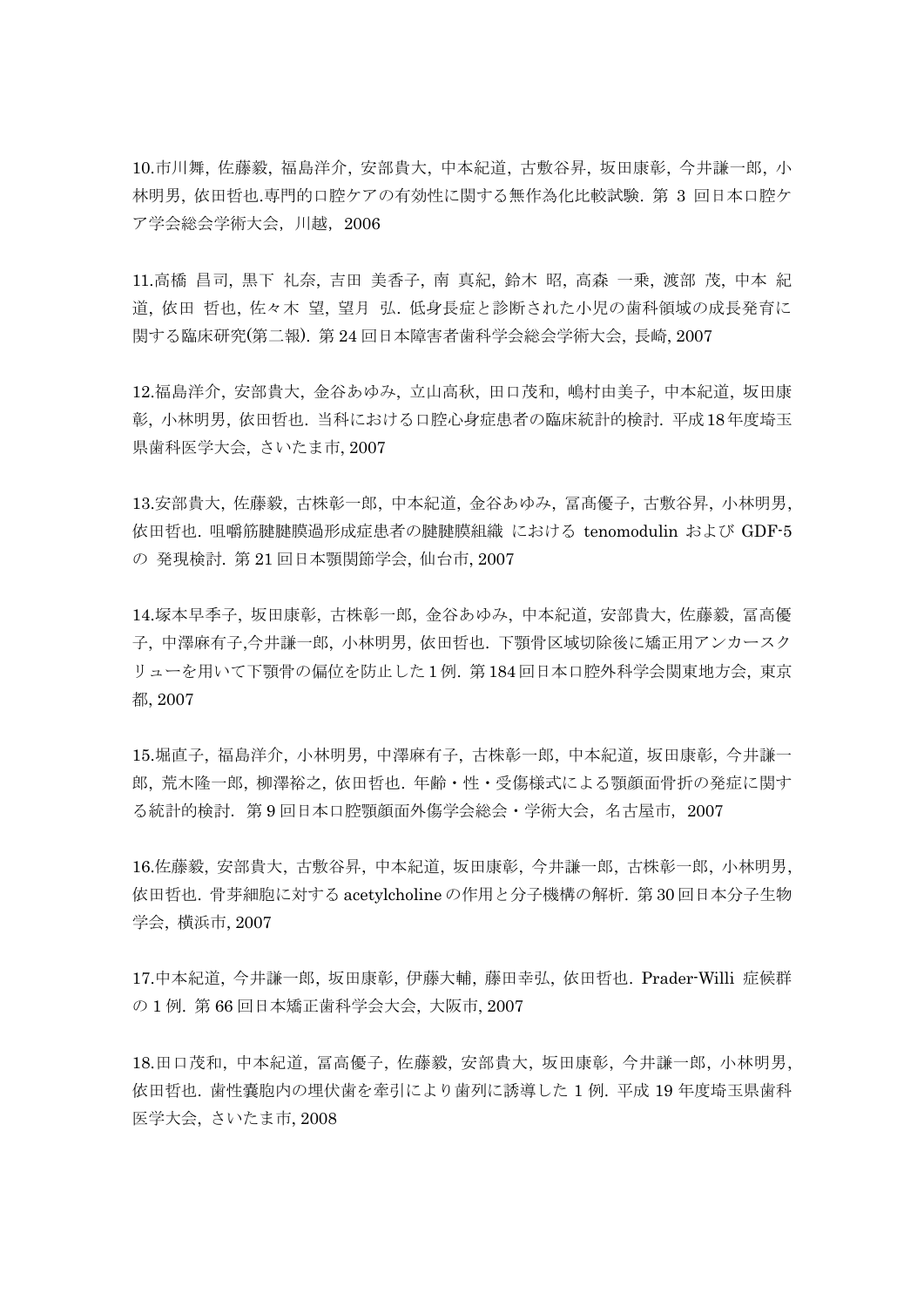19.佐藤毅, 安部貴大, 古敷谷昇, 中本紀道, 福島洋介, 古株彰一郎, 坂田康彰, 都丸泰寿, 小林明男, 依田哲也. acetylcholine は骨芽細胞の分化を抑制し増殖を促進させる. 第 62 回 日本口腔科学会, 福岡市, 2008

20.中本紀道, 坂田康彰, 中澤麻有子, 野島淳也, 佐藤毅, 今井謙一郎, 都丸泰寿, 小林明男, 依田哲也. 過剰歯摘出後に再度同部位に発生した両側下顎埋伏過剰歯の 1 例. 第 185 回日本 口腔外科学会関東地方会, さいたま市, 2008

21.柳田篤史, 今井謙一郎, 古株彰一郎, 中澤麻有子, 野島淳也, 中本紀道, 佐藤毅, 坂田康 彰, 都丸泰寿, 小林明男, 依田哲也. 破傷風の 2 例. 第 10 回日本口腔顎顔面外傷学会, 東京 都, 2008

22.田口茂和, 今井謙一郎, 中澤麻有子, 冨高優子, 中本紀道, 佐藤毅, 坂田康彰, 都丸泰寿, 小林明男, 依田哲也. 小児両側性関節突起骨折の 1 例~保存療法後 6 年間の下顎頭型態変化 について~. 第 186 回日本口腔外科関東地方会, 東京都, 2008

23.Nakamoto N, Sakata Y, Kokabu S, Yanagida A, Kanetsuki M, Kobayashi A,Yoda T: The possibility to form new bone by using osteogenesis devices placed between bone and periosteum in dogs. 8th Asia Congress on Oral and Maxillofacial Surgery 3, Bangkok, 2008

24.中本紀道, 今井謙一郎, 中本文, 田口茂和, 佐藤毅, 葛西ひとみ, 依田哲也. 矯正治療の みで改善しえた末端肥大症に伴う咬合不全の一例. 第 18 回日本有病者歯科医療学会, 松本 市, 2009

25.中澤麻有子, 都丸泰寿, 佐藤毅, 田口茂和, 中本紀道, 冨高優子, 小林明男, 依田哲也. 智歯歯根形態の検査に対する Phase Contrast Radiography 法の有用性に関する研究. 平成 20 年度埼玉県歯科医学大会, さいたま市, 2009

26.佐藤毅, 中澤麻有子, 田口茂和, 中本紀道, 冨高優子, 都丸泰寿, 小林明男, 依田哲也. 智歯歯根形態に対する検査における Phase Contrast Radiography 法の有用性に関する研 究. 第 63 回日本口腔科学会, 浜松市, 2009

27.佐藤毅, 中本紀道, 安部貴大, 坂田康彰, 都丸泰寿, 依田哲也. 骨芽細胞および破骨細胞 におけるアセチルコリン受容体とコリン作動性コンポーネントのmRNA発現の検討. 第63 回日本口腔科学会, 浜松市, 2009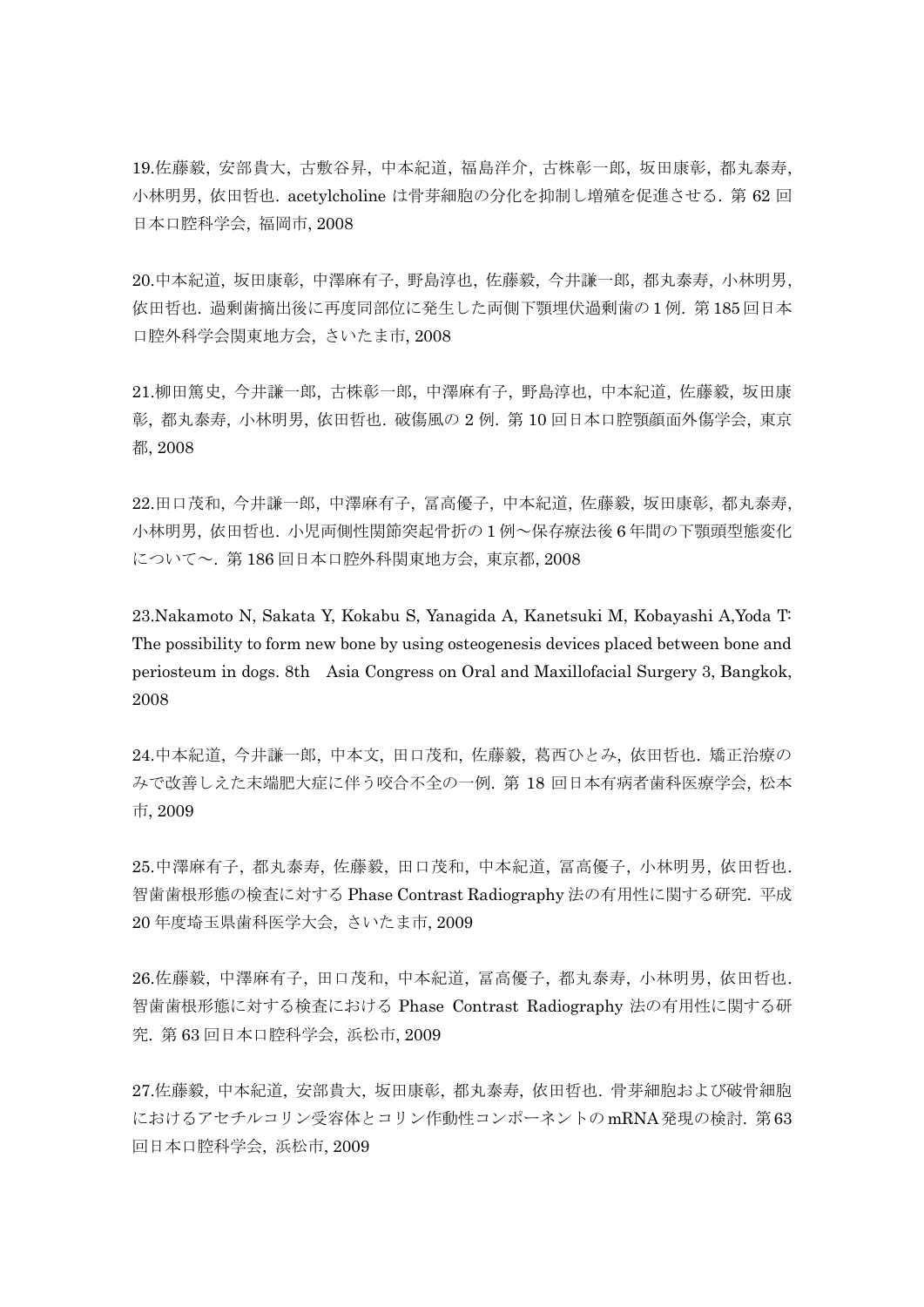28.中本文, 佐藤毅, 中本紀道, 榎木祐一郎, 長尾雅美, 坂田康彰, 今井謙一郎, 都丸泰寿, 小林明男, 依田哲也.咀嚼筋腱・腱膜過形成症の1例. 第 187 回日本口腔外科学会関東地方 会, 千葉市, 2009

29.中本紀道, 佐藤毅, 浅海友文, 高木花菜子, 榎木祐一郎, 長尾雅美, 中本文, 福島洋介, 安部貴大,坂田康彰,葛西ひとみ,依田哲也.当科における咀嚼筋腱・腱膜過形成症の治療 法と術後経過. 平成 21年度埼玉県歯科医学大会, 浦和市, 2010

30.佐藤毅,浅海友文,安部貴大,中本紀道,福島洋介,坂田康彰,依田哲也. 骨細胞にお ける semaphorin シグナルの検討. 第 64 回日本口腔科学会学術大会, 札幌市, 2010

31.佐藤毅, 中本文, 安部貴大, 堀直子, 中本紀道, 福島洋介, 坂田康彰, 依田哲也. 咀嚼 筋腱腱膜過形成症におけるタンパク質プロファイリング. 第23回日本顎関節学会学術大会, 東京都,2010

32.高木花奈子,福島洋介,榎木祐一郎,中本紀道,佐藤毅,坂田康彰,依田哲也.腐骨除 去術に PGA シートおよびフィブリン糊を用いたビスフォスフォネート関連顎骨壊死の 1 例. 第 190 回日本口腔外科学会関東地方会,川越市,2010

33.中本紀道,坂田康彰,中本文,伊藤大輔,依田哲也. HA/PLLA 複合骨接合プレートを用 いて上顎骨骨片固定を行った両側口唇口蓋裂を伴う顎変形症の 1 例.第 20 回日本顎変形症 学会総会, 札幌市, 2010

34.堀直子,安部貴大,佐藤毅,坂田康彰,中本紀道,福島洋介,嶋村由美子,中本文,依 田哲也. ヒト末梢血単核球細胞移植マウスにおけるゾレドロン酸の影響.第 64 回日本口腔 科学会学術集会,札幌市,2010

35.中本紀道,佐藤毅,安部貴大,坂田康彰,依田哲也. 咀嚼筋腱腱膜過形成症における手 術 1 年後の咬筋腱膜および筋突起の変化.第 23 回日本顎関節学会総会学術大会,東京都, 2010

36.[伊藤](http://search.jamas.or.jp/api/opensearch?q=%5b%88%C9%93%A1%91%E5%95%E3%5d/AU) 大輔, [坂田](http://search.jamas.or.jp/api/opensearch?q=%5b%8D%E2%93c%8DN%8F%B2%5d/AU) 康彰, 今井 [謙一郎](http://search.jamas.or.jp/api/opensearch?q=%5b%8D%A1%88%E4%8C%AA%88%EA%98Y%5d/AU), [中本](http://search.jamas.or.jp/api/opensearch?q=%5b%92%86%96%7B%8BI%93%B9%5d/AU) 紀道, [依田](http://search.jamas.or.jp/api/opensearch?q=%5b%88%CB%93c%93N%96%E7%5d/AU) 哲也. 平滑筋腫の既往を持つ患 者の外科的矯正治療の一治験例. 第 70 [回東京矯正歯科学会学](http://search.jamas.or.jp/index.php?sid=1&module=Advanced&action=Index&logaction=changepage&pp=30&q=%92%86%96%7B%81%40%8BI%93%B9&pageID=2)術大会, 東京都, 2010

37.堀直子,安部貴大,佐藤毅,坂田康彰,中本紀道,福島洋介,穐田真澄,依田哲也. 咀 嚼筋腱腱膜過形成症患者の電子顕微鏡による筋腱周囲組織微細構造の解析.第 23 回日本顎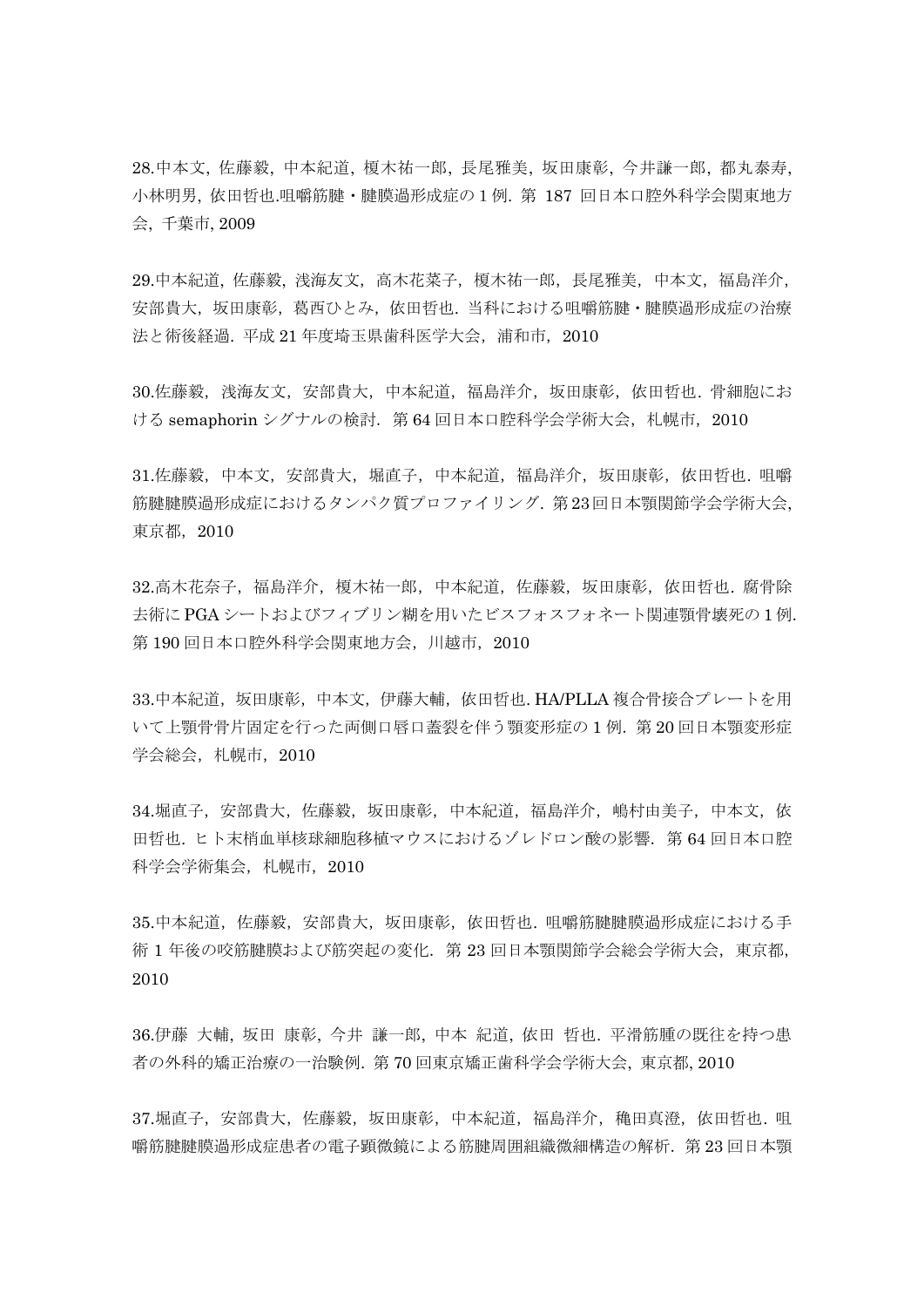#### 関節学会総会学術大会,東京都,2010

38.中本紀道,伊藤大輔,坂田康彰,皆川孝子,藤田幸弘,依田哲也. 成長ホルモン投与中 の Prader-Willi 症候群の 2 例. 第 69 回日本矯正学会大会,横浜市, 2010

39.佐藤毅,中本紀道,安部貴大,福島洋介,坂田康彰,依田哲也. 骨細胞における semaphorin および netrin 受容体の発現.第 55 回日本口腔外科学会総会学術大会,幕張市, 2010

40.浅海友文,壁谷信,高木花奈子,榎木祐一郎,中本紀道,佐藤毅,坂田康彰,今井謙一 郎,小林明男,依田哲也. ビスフォスフォネート関連顎骨壊死におけるステージ別治療法お よび治療経過. 埼玉県歯科医学大会, さいたま市, 2011

41.壁谷信, 中本紀道, 佐野良恵, 榎木祐一郎, 中本文, 堀直子, 福島洋介, 佐藤毅, 坂田康 彰, 依田哲也. 閉塞性睡眠時無呼吸症候群を伴った口底部類表皮嚢胞の1例.第 191 回日本 口腔外科学会関東地方会, 横浜市, 2011

42.中本紀道, 佐藤毅, 榎木祐一郎, 中本文, 堀直子, 福島洋介, 坂田康彰, 坂本一郎, 荒木 隆一郎, 藤田幸弘, 依田哲也. 咀嚼筋腱腱膜過形成症患者の顎顔面形態に対する側面頭部エ ックス線規格撮影的検討. 第 24 回日本顎関節学会総会学術大会, 広島市, 2011

43.中本紀道, 佐藤毅, 榎木祐一郎, 中本文, 堀直子, 福島洋介, 坂田康彰, 坂本一郎, 依田 哲也:咀嚼筋腱腱膜過形成症手術後の咬合力、咬合接触面積および MR 水平断画像におけ る筋断面積の変化.第 56 回日本口腔外科学会総会・学術大会, 大阪市, 2011

44.坂田康彰, 榎木祐一郎, 中本文, 堀直子, 福島洋介, 中本紀道, 佐藤毅, 依田 哲也. 上 顎洞を占拠したエナメル上皮線維象牙質腫の1例.第 56 回日本口腔外科学会総会学術大会, 大阪市, 2011

45.堀直子, 佐藤毅, 坂田康彰, 中本紀道, 福島洋介, 中本文, 穐田真澄, 依田哲也. 咀嚼筋 腱腱膜過形成症に対する筋腱組織組成の比較分析.第 24 回日本顎関節学会総会・学術大会, 広島市, 2011

46.佐藤毅, 依田哲也, 中本紀道, 福島洋介,中本文, 堀直子, 坂田康彰, 坂本一郎. 顎関節症 治療成績判定基準の提案―第 1 報顎関節機能評価スコアについて―.第 24 回日本顎関節学 会総会・学術大会, 広島市, 2011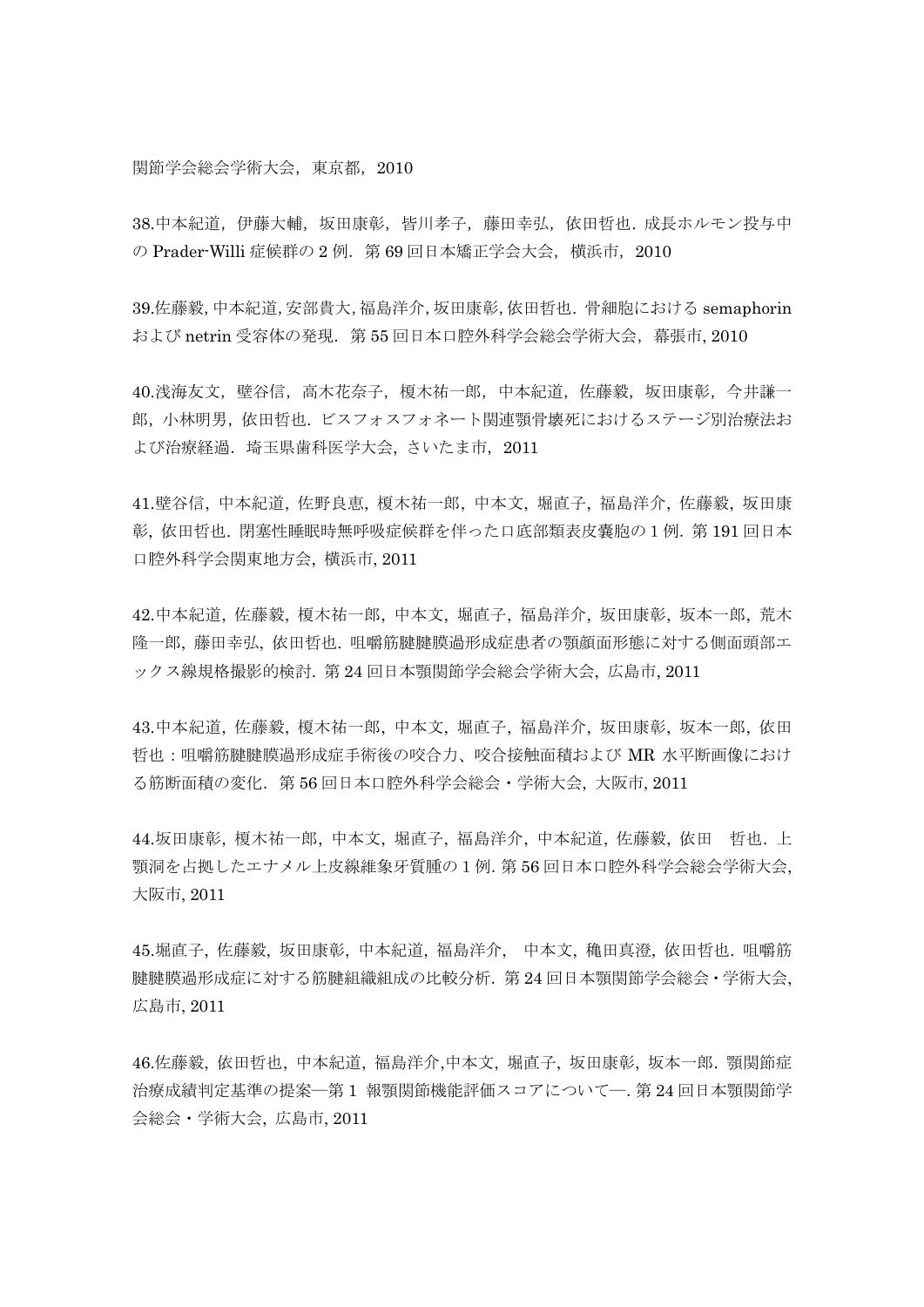47.中本紀道,伊藤大輔,坂田康彰,皆川孝子,藤田幸弘,依田哲也. 成長ホルモン投与中 の KBG 症候群の 1 例. 第 70 回日本矯正学会大会, 名古屋市, 2011

48.[佐野良恵](http://search.jamas.or.jp/api/opensearch?q=%5b%8D%B2%96%EC%97%C7%8Cb%5d/AU), [福島洋介](http://search.jamas.or.jp/api/opensearch?q=%5b%95%9F%93%87%97m%89%EE%5d/AU), [小林明男](http://search.jamas.or.jp/api/opensearch?q=%5b%8F%AC%97%D1%96%BE%92j%5d/AU), [壁谷信](http://search.jamas.or.jp/api/opensearch?q=%5b%95%C7%92J%90M%5d/AU), [榎木祐一郎](http://search.jamas.or.jp/api/opensearch?q=%5b%89%7C%96%D8%97S%88%EA%98Y%5d/AU), [中本紀道](http://search.jamas.or.jp/api/opensearch?q=%5b%92%86%96%7B%8BI%93%B9%5d/AU), [佐藤毅](http://search.jamas.or.jp/api/opensearch?q=%5b%8D%B2%93%A1%8BB%5d/AU), [坂田康彰](http://search.jamas.or.jp/api/opensearch?q=%5b%8D%E2%93c%8DN%8F%B2%5d/AU), [依](http://search.jamas.or.jp/api/opensearch?q=%5b%88%CB%93c%93N%96%E7%5d/AU) [田哲也](http://search.jamas.or.jp/api/opensearch?q=%5b%88%CB%93c%93N%96%E7%5d/AU). ビスフォスフォネート製剤関連顎骨壊死のステージ分類および治療経過. 第 24 回 日本口腔診断学会総会・学術大会, 東京都, 2011

49.福島洋介, 榎木祐一郎, 安井宏仁, 滝口光次郎, 長瀬由美子, 中本紀道, 佐藤毅, 坂田康 彰, 依田哲也. 重度口内炎を呈した薬剤性過敏症候群の 1 例.第 21 回日本口腔粘膜学会, 鹿児島市, 2011

50.[榎木祐一郎](http://search.jamas.or.jp/api/opensearch?q=%5b%89%7C%96%D8%97S%88%EA%98Y%5d/AU), [佐藤毅](http://search.jamas.or.jp/api/opensearch?q=%5b%8D%B2%93%A1%8BB%5d/AU), [佐野良恵](http://search.jamas.or.jp/api/opensearch?q=%5b%8D%B2%96%EC%97%C7%8Cb%5d/AU), [壁谷信](http://search.jamas.or.jp/api/opensearch?q=%5b%95%C7%92J%90M%5d/AU), [中本文](http://search.jamas.or.jp/api/opensearch?q=%5b%92%86%96%7B%95%B6%5d/AU), [堀直子](http://search.jamas.or.jp/api/opensearch?q=%5b%96x%92%BC%8Eq%5d/AU), [福島洋介](http://search.jamas.or.jp/api/opensearch?q=%5b%95%9F%93%87%97m%89%EE%5d/AU), [中本紀道](http://search.jamas.or.jp/api/opensearch?q=%5b%92%86%96%7B%8BI%93%B9%5d/AU), [坂田康](http://search.jamas.or.jp/api/opensearch?q=%5b%8D%E2%93c%8DN%8F%B2%5d/AU) [彰](http://search.jamas.or.jp/api/opensearch?q=%5b%8D%E2%93c%8DN%8F%B2%5d/AU), [依田](http://search.jamas.or.jp/api/opensearch?q=%5b%88%CB%93c%93N%96%E7%5d/AU) 哲也. 神経制御因子 netrin-4 は骨リモデリングを制御するか. 第 65 [回日本口腔科](http://search.jamas.or.jp/index.php) [学会学](http://search.jamas.or.jp/index.php)術大会, 東京都, 2011

51.[佐藤毅](http://search.jamas.or.jp/api/opensearch?q=%5b%8D%B2%93%A1%8BB%5d/AU), [榎木祐一郎](http://search.jamas.or.jp/api/opensearch?q=%5b%89%7C%96%D8%97S%88%EA%98Y%5d/AU), [福島洋介](http://search.jamas.or.jp/api/opensearch?q=%5b%95%9F%93%87%97m%89%EE%5d/AU), [中本紀道](http://search.jamas.or.jp/api/opensearch?q=%5b%92%86%96%7B%8BI%93%B9%5d/AU), [壁谷信](http://search.jamas.or.jp/api/opensearch?q=%5b%95%C7%92J%90M%5d/AU), [佐野良恵](http://search.jamas.or.jp/api/opensearch?q=%5b%8D%B2%96%EC%97%C7%8Cb%5d/AU), [中本文](http://search.jamas.or.jp/api/opensearch?q=%5b%92%86%96%7B%95%B6%5d/AU), [坂田康彰](http://search.jamas.or.jp/api/opensearch?q=%5b%8D%E2%93c%8DN%8F%B2%5d/AU), [依田](http://search.jamas.or.jp/api/opensearch?q=%5b%88%CB%93c%93N%96%E7%5d/AU) [哲也](http://search.jamas.or.jp/api/opensearch?q=%5b%88%CB%93c%93N%96%E7%5d/AU). 心因性ストレスは骨組織の減少および脂肪組織の増加を引き起こす. 第 65 [回日本口](http://search.jamas.or.jp/index.php) [腔科学会学](http://search.jamas.or.jp/index.php)術大会, 東京都, 2011

52.[佐藤毅](http://search.jamas.or.jp/api/opensearch?q=%5b%8D%B2%93%A1%8BB%5d/AU), [榎木祐一郎](http://search.jamas.or.jp/api/opensearch?q=%5b%89%7C%96%D8%97S%88%EA%98Y%5d/AU), [中本紀道](http://search.jamas.or.jp/api/opensearch?q=%5b%92%86%96%7B%8BI%93%B9%5d/AU), [福島洋介](http://search.jamas.or.jp/api/opensearch?q=%5b%95%9F%93%87%97m%89%EE%5d/AU), [坂田康彰](http://search.jamas.or.jp/api/opensearch?q=%5b%8D%E2%93c%8DN%8F%B2%5d/AU), [依田哲也](http://search.jamas.or.jp/api/opensearch?q=%5b%88%CB%93c%93N%96%E7%5d/AU). ストレスホルモンによ る骨代謝への直接作用の解析. 第 65 [回日本口腔科学会学](http://search.jamas.or.jp/index.php)術大会, 東京都, 2011

53.[中本紀道](http://search.jamas.or.jp/api/opensearch?q=%5b%92%86%96%7B%8BI%93%B9%5d/AU), [佐藤毅](http://search.jamas.or.jp/api/opensearch?q=%5b%8D%B2%93%A1%8BB%5d/AU), [伊藤大輔](http://search.jamas.or.jp/api/opensearch?q=%5b%88%C9%93%A1%91%E5%95%E3%5d/AU), [藤田幸弘](http://search.jamas.or.jp/api/opensearch?q=%5b%93%A1%93c%8DK%8DO%5d/AU), [依田哲也](http://search.jamas.or.jp/api/opensearch?q=%5b%88%CB%93c%93N%96%E7%5d/AU). 長期観察を行った成長ホルモン治療 中の Prader-Willi 症候群. 第 71 [回日本矯正歯科学会大会](http://search.jamas.or.jp/index.php), 盛岡市, 2012

54.[佐藤毅](http://search.jamas.or.jp/api/opensearch?q=%5b%8D%B2%93%A1%8BB%5d/AU), [佐野良恵](http://search.jamas.or.jp/api/opensearch?q=%5b%8D%B2%96%EC%97%C7%8Cb%5d/AU), [壁谷信](http://search.jamas.or.jp/api/opensearch?q=%5b%95%C7%92J%90M%5d/AU), [福島洋介](http://search.jamas.or.jp/api/opensearch?q=%5b%95%9F%93%87%97m%89%EE%5d/AU), [中本紀道](http://search.jamas.or.jp/api/opensearch?q=%5b%92%86%96%7B%8BI%93%B9%5d/AU), [榎木祐一郎](http://search.jamas.or.jp/api/opensearch?q=%5b%89%7C%96%D8%97S%88%EA%98Y%5d/AU), [坂田康彰](http://search.jamas.or.jp/api/opensearch?q=%5b%8D%E2%93c%8DN%8F%B2%5d/AU), [依田哲也](http://search.jamas.or.jp/api/opensearch?q=%5b%88%CB%93c%93N%96%E7%5d/AU). 低 アルブミン血症により PT-INR の高度延長を認めたワルファリン服用患者の 2 例. 第 21 回 日本有病者歯科医療学会,宇都宮市,2012

55.[中本文](http://search.jamas.or.jp/api/opensearch?q=%5b%92%86%96%7B%95%B6%5d/AU), [佐藤毅](http://search.jamas.or.jp/api/opensearch?q=%5b%8D%B2%93%A1%8BB%5d/AU), [中本紀道](http://search.jamas.or.jp/api/opensearch?q=%5b%92%86%96%7B%8BI%93%B9%5d/AU), [坂本安](http://search.jamas.or.jp/api/opensearch?q=%5b%8D%E2%96%7B%88%C0%5d/AU), [依田哲也](http://search.jamas.or.jp/api/opensearch?q=%5b%88%CB%93c%93N%96%E7%5d/AU). 咀嚼筋腱腱膜過形成症の腱組織に特異的 に発現するタンパク質のプロテオーム解析. 第 25 [回日本顎関節学会学](http://search.jamas.or.jp/index.php)術大会, 札幌市, 2012

56.[中本紀道](http://search.jamas.or.jp/api/opensearch?q=%5b%92%86%96%7B%8BI%93%B9%5d/AU), [佐藤毅](http://search.jamas.or.jp/api/opensearch?q=%5b%8D%B2%93%A1%8BB%5d/AU), [榎木祐一郎](http://search.jamas.or.jp/api/opensearch?q=%5b%89%7C%96%D8%97S%88%EA%98Y%5d/AU), [中本文](http://search.jamas.or.jp/api/opensearch?q=%5b%92%86%96%7B%95%B6%5d/AU), [福島洋介](http://search.jamas.or.jp/api/opensearch?q=%5b%95%9F%93%87%97m%89%EE%5d/AU), [坂田康彰](http://search.jamas.or.jp/api/opensearch?q=%5b%8D%E2%93c%8DN%8F%B2%5d/AU), [伊藤大輔](http://search.jamas.or.jp/api/opensearch?q=%5b%88%C9%93%A1%91%E5%95%E3%5d/AU), [坂本一郎](http://search.jamas.or.jp/api/opensearch?q=%5b%8D%E2%96%7B%88%EA%98Y%5d/AU), [藤](http://search.jamas.or.jp/api/opensearch?q=%5b%93%A1%93c%8DK%8DO%5d/AU) [田幸弘](http://search.jamas.or.jp/api/opensearch?q=%5b%93%A1%93c%8DK%8DO%5d/AU), [荒木隆一郎](http://search.jamas.or.jp/api/opensearch?q=%5b%8Dr%96%D8%97%B2%88%EA%98Y%5d/AU), [依田哲也](http://search.jamas.or.jp/api/opensearch?q=%5b%88%CB%93c%93N%96%E7%5d/AU). 咀嚼筋腱腱膜過形成症手術後の咬合力、咬合接触面積およ び MR 水平断画像における筋断面積の経時的変化. 第 25 [回日本顎関節学会学](http://search.jamas.or.jp/index.php)術大会, 札幌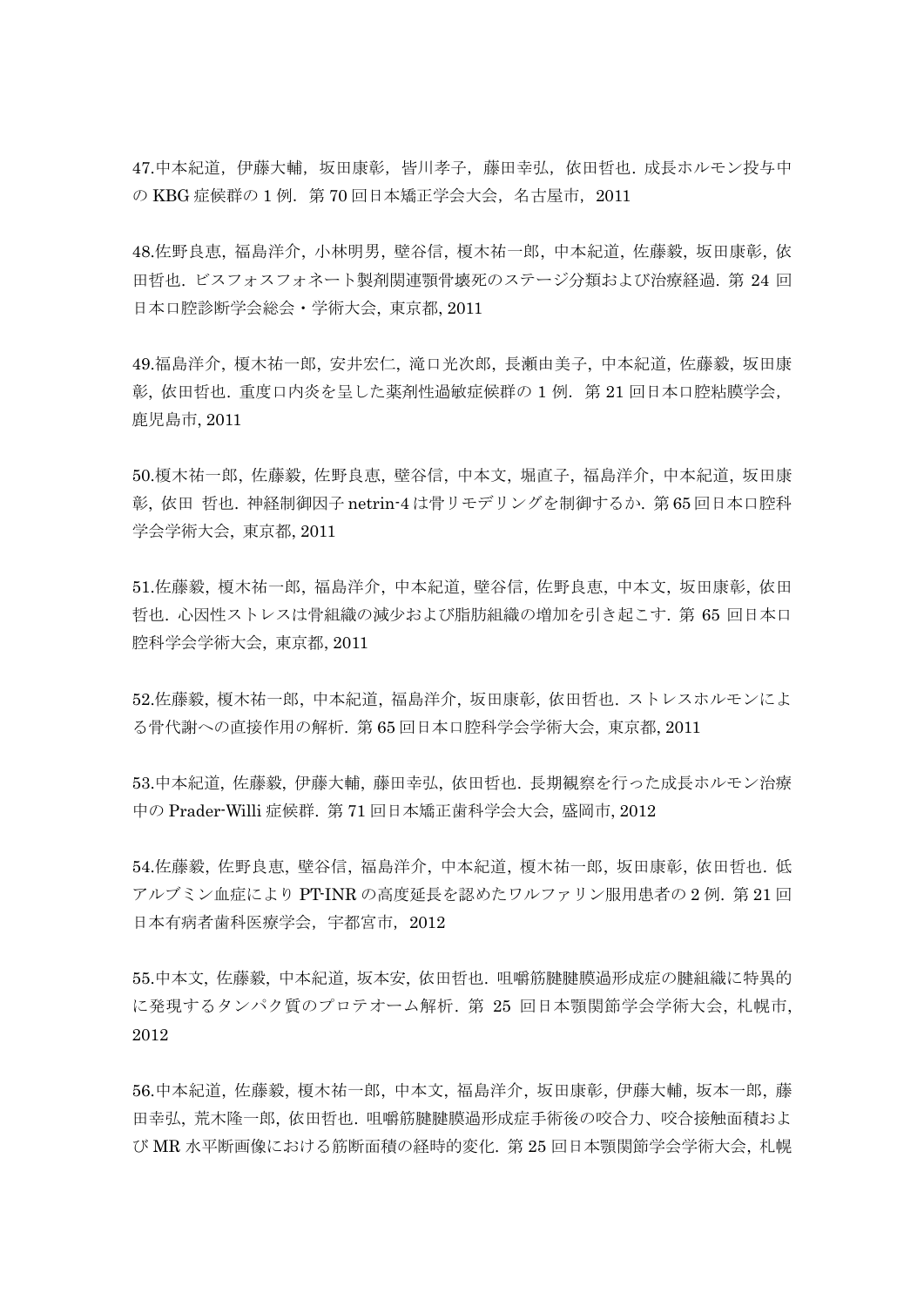市, 2012

57.[佐藤毅](http://search.jamas.or.jp/api/opensearch?q=%5b%8D%B2%93%A1%8BB%5d/AU), [中本紀道](http://search.jamas.or.jp/api/opensearch?q=%5b%92%86%96%7B%8BI%93%B9%5d/AU), [福島洋介](http://search.jamas.or.jp/api/opensearch?q=%5b%95%9F%93%87%97m%89%EE%5d/AU), [坂田康彰](http://search.jamas.or.jp/api/opensearch?q=%5b%8D%E2%93c%8DN%8F%B2%5d/AU), [依田哲也](http://search.jamas.or.jp/api/opensearch?q=%5b%88%CB%93c%93N%96%E7%5d/AU). 非神経系アセチルコリンの破骨細胞 に対する作用の解析. 第 66 [回日本口腔科学会学](http://search.jamas.or.jp/index.php)術大会, 広島市, 2012

58.[福島洋介](http://search.jamas.or.jp/api/opensearch?q=%5b%95%9F%93%87%97m%89%EE%5d/AU), [堀直子](http://search.jamas.or.jp/api/opensearch?q=%5b%96x%92%BC%8Eq%5d/AU), [荒木隆一郎](http://search.jamas.or.jp/api/opensearch?q=%5b%8Dr%96%D8%97%B2%88%EA%98Y%5d/AU), [中本紀道](http://search.jamas.or.jp/api/opensearch?q=%5b%92%86%96%7B%8BI%93%B9%5d/AU), [佐藤毅](http://search.jamas.or.jp/api/opensearch?q=%5b%8D%B2%93%A1%8BB%5d/AU), [坂田康彰](http://search.jamas.or.jp/api/opensearch?q=%5b%8D%E2%93c%8DN%8F%B2%5d/AU), [依田哲也](http://search.jamas.or.jp/api/opensearch?q=%5b%88%CB%93c%93N%96%E7%5d/AU). 口腔心身症に おけるパロキセチン塩酸塩水和物の治療中断症例および治療成績の検討 VAS、SDS およ び CMI を評価指標として. 第 27 [回日本歯科心身医学会](http://search.jamas.or.jp/index.php), 川越市, 2012

59.[中本](http://search.jamas.or.jp/api/opensearch?q=%5b%92%86%96%7B%8BI%93%B9%5d/AU) 紀道. 上下顎前歯部叢生を伴う Angle II 級症例. 第 72 [回日本矯正歯科学会大会](http://search.jamas.or.jp/index.php), 松本市, 2013

60.[中本紀道](http://search.jamas.or.jp/api/opensearch?q=%5b%92%86%96%7B%8BI%93%B9%5d/AU), [佐藤毅](http://search.jamas.or.jp/api/opensearch?q=%5b%8D%B2%93%A1%8BB%5d/AU), [大久保正彦](http://search.jamas.or.jp/api/opensearch?q=%5b%91%E5%8Bv%95%DB%90%B3%95F%5d/AU), [中岡千恵里](http://search.jamas.or.jp/api/opensearch?q=%5b%92%86%89%AA%90%E7%8Cb%97%A2%5d/AU), [佐野良恵](http://search.jamas.or.jp/api/opensearch?q=%5b%8D%B2%96%EC%97%C7%8Cb%5d/AU), [榎木祐一郎](http://search.jamas.or.jp/api/opensearch?q=%5b%89%7C%96%D8%97S%88%EA%98Y%5d/AU), [古株彰一郎](http://search.jamas.or.jp/api/opensearch?q=%5b%8C%C3%8A%94%8F%B2%88%EA%98Y%5d/AU), [野島](http://search.jamas.or.jp/api/opensearch?q=%5b%96%EC%93%87%8F%7E%96%E7%5d/AU) [淳也](http://search.jamas.or.jp/api/opensearch?q=%5b%96%EC%93%87%8F%7E%96%E7%5d/AU), [福島洋介](http://search.jamas.or.jp/api/opensearch?q=%5b%95%9F%93%87%97m%89%EE%5d/AU), [坂田康彰](http://search.jamas.or.jp/api/opensearch?q=%5b%8D%E2%93c%8DN%8F%B2%5d/AU), [坂本一郎](http://search.jamas.or.jp/api/opensearch?q=%5b%8D%E2%96%7B%88%EA%98Y%5d/AU), [藤田幸弘](http://search.jamas.or.jp/api/opensearch?q=%5b%93%A1%93c%8DK%8DO%5d/AU), [荒木隆一郎](http://search.jamas.or.jp/api/opensearch?q=%5b%8Dr%96%D8%97%B2%88%EA%98Y%5d/AU), [依田哲也](http://search.jamas.or.jp/api/opensearch?q=%5b%88%CB%93c%93N%96%E7%5d/AU). 咀嚼筋腱・腱膜過 形成症診断における咬筋 MR 画像の定量的指標に関する統計学的検討. 第 26 [回日本顎関節](http://search.jamas.or.jp/index.php) [学会学](http://search.jamas.or.jp/index.php)術大会, 東京都, 2013

61.中本 紀道、佐藤毅、林直樹、佐野良恵、榎木裕一郎、福島洋介、荒木隆一郎、領家和 男、依田 哲也、領家和男:咀嚼筋腱腱膜過形成症手術後の咬合力、咬合接触面積および MR 水平断画像における咬筋断面積の変化.第 59 回日本口腔外科学会総会・学術大会, 幕 張市, 2014

62. 中本 紀道 特別講演「咀嚼筋腱・腱膜過形成症の臨床的特徴と治療法の実際」第20 回 山陰口腔疾患研究会, 米子市, 2014

63. 大月一真,中本紀道,小川修史,小谷 勇,領家和男. 出血を伴った口蓋全体にわたる 多形腺腫の1例. 第20回 山陰口腔疾患研究会, 米子市, 2014

64.中本紀道, 領家和男. 咀嚼筋腱・腱膜過形成症の臨床的特徴と治療法の実際. 第 34 回 鳥取県臨床歯科医学会, 鳥取市, 2015

65.小谷 勇, 田村隆広, 中本紀道, 本城 正, 領家和男. 当科における 5 年間の顎矯正手 術症例. 第 34 回鳥取県西部歯科医学会, 米子市, 2015

66.中本紀道, 田村隆行、岡本秀治、荒木隆一郎、佐藤 毅、領家和男. 咀嚼筋腱・腱膜過 形成症を呈したターナー症候群の1例. 第44回日本口腔外科学会 中国四国支部学術集会,